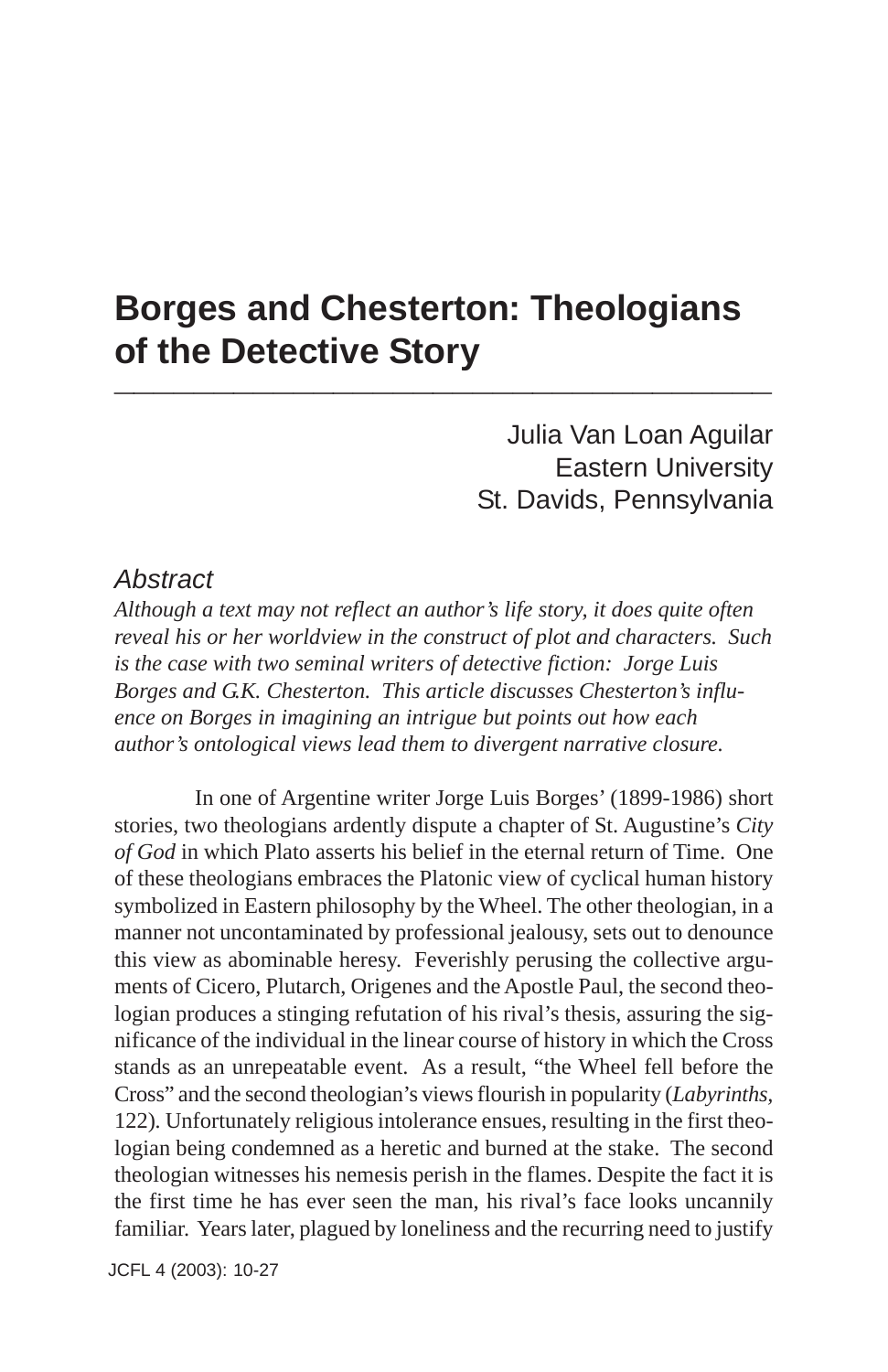his ill-fated denunciation, the second theologian dies in analogous fashion when lightning hits a tree and incinerates the monastery where he resides. According to Borges, the end of the story "can only be related in metaphors since it takes place in heaven where there is no time". (126) There, both theologians converse with God and discover that they, the orthodox and the heretic, are ultimately the same person and their differences are meaningless to God.

Like several other Borgesian tales, "The Theologians" reflects the author's fascination with the question of God and the essence of Time in religious thought. These metaphysical concerns remained with Borges throughout his life and resulted in a dominant theme in both his prose and poetry. While the Argentine writer shunned monolithic religious dogmas because he felt they led to persecution and war, he never tired of exploring the essential mystery of the Divinity. In fact in a recent article entitled "Jorge Luis Borges, Religions and the Mystical Experience" (1999), María Kodama, Borges' widow, explains that in his adolescence the author discovered Buddhism through Schopenhauer's philosophy, which contends that matter exists solely as individual perception (*The World as Idea*) - and that by renouncing the will one can achieve liberating nothingness (*The World as Will*)*.* These philosophical precepts shape the plots and characters of Borges' fiction. As Kodama asserts "In 'Las ruinas circulares' …Borges poetically transmutes the Buddhist idea of the world as a dream, an idea which will lead the idealist philosophers to believe in the illusory and hallucinatory character of the world." (17) As Borges states in his article "El budismo": "We must strive to understand that the world is an apparition, a dream, that life is a dream" (*Obras completas,* IV: 251, translation mine). It follows that in several of Borges' stories the protagonist is actually the dream of Someone else ("The Circular Ruins", *Labyrinths,* 45) or the action of the story occurs only in the mind of the protagonist ("The Secret Miracle", *Labyrinths* 88; "The South", *Ficciones,* 195).

Despite his intellectual adherence to Schopenhauer's philosophy throughout his life, Borges seemed reluctant to leave the Judeo-Christian God alone. Instead, the author continuously pondered the Christian doctrine of human significance within a linear history that conforms to divine purpose. According to Kodama, Borges' English grandmother "filled his soul by reciting verses from the Bible" (15) during his childhood, which helps explain the author's familiarity with Scripture and his frequent citing of the words of Jesus and the Apostle Paul. Kodama relates that Borges, a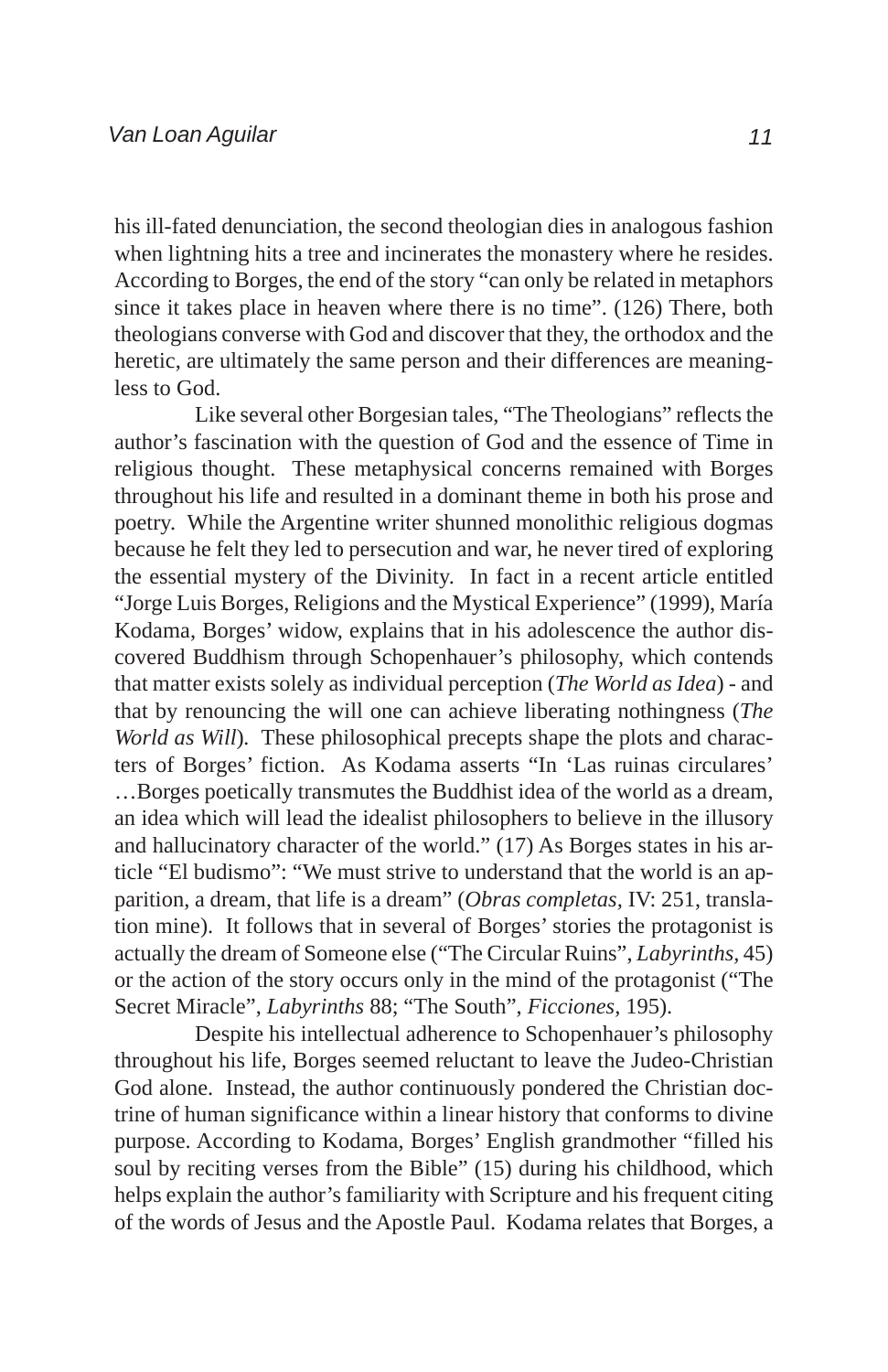declared unbeliever, maintained an admiration for the figure of Christ throughout his life and the "topic of the crucifixion of the man, supposedly the son of God, will linger until *Los conjurados*, his last book in 1985." (19)

The question of God also fascinated the English writer, G.K. Chesterton (1874-1936), whose Father Brown detective series predate Borges' work by a few decades and whom Borges considered a major influence on his own fiction. Chesterton, author of *The Everlasting Man*, a rather erudite review of the history of man and comparative religions, found the genre of the detective thriller to be a clever apologetic tool for presenting the claims of Christianity to popular audiences in the twentieth century. In a sense both Chesterton and Borges employed their narratives to present a worldview and make a case for its plausibility. Hence, if we define theology loosely as the study of matters of ultimate concern, both authors might be considered "theologians of the detective story".

By examining what aspects of Chesterton's stories fascinated Borges and what elements of his stories he attributes to Chesterton's influence, we can see how closely the Argentine writer follows the Englishman's model in constructing his detective tales but how differently from Chesterton he resolves the intrigue. Clearly the narrative strategy of closure in their respective stories reflects the philosophical position each held on the question of God and essence of the human condition. Essentially Borges' Eastern worldview of the human condition – exemplified in the destiny of his protagonists – is poles apart from Chesterton's Christian worldview. What Borges portrays as a tragic view of man in his fiction stands in striking contrast to what Chesterton's characters reveal to be "the tragic *beauty* of man's destiny on earth", a phrase Borges coins in a prologue to a collection of Chesterton's stories to describe the author's conception of humanity (*La cruz azul y otros cuentos, Obras Completas,* IV:455, translation mine).

### The Detective Story as Modern Epic

By the early twentieth century when Chesterton was writing, the Industrial Revolution had transformed Western Europe from a predominately agrarian civilization to an urban one. This economic transformation brought changes to art and literature, replacing the artists' rural Arcadia – heretofore the source of poetic inspiration - with the City, forcing writers and painters to seek new forms of expression that might reflect human experience at the dawn of Modernity. Much like Baudelaire and Apollinaire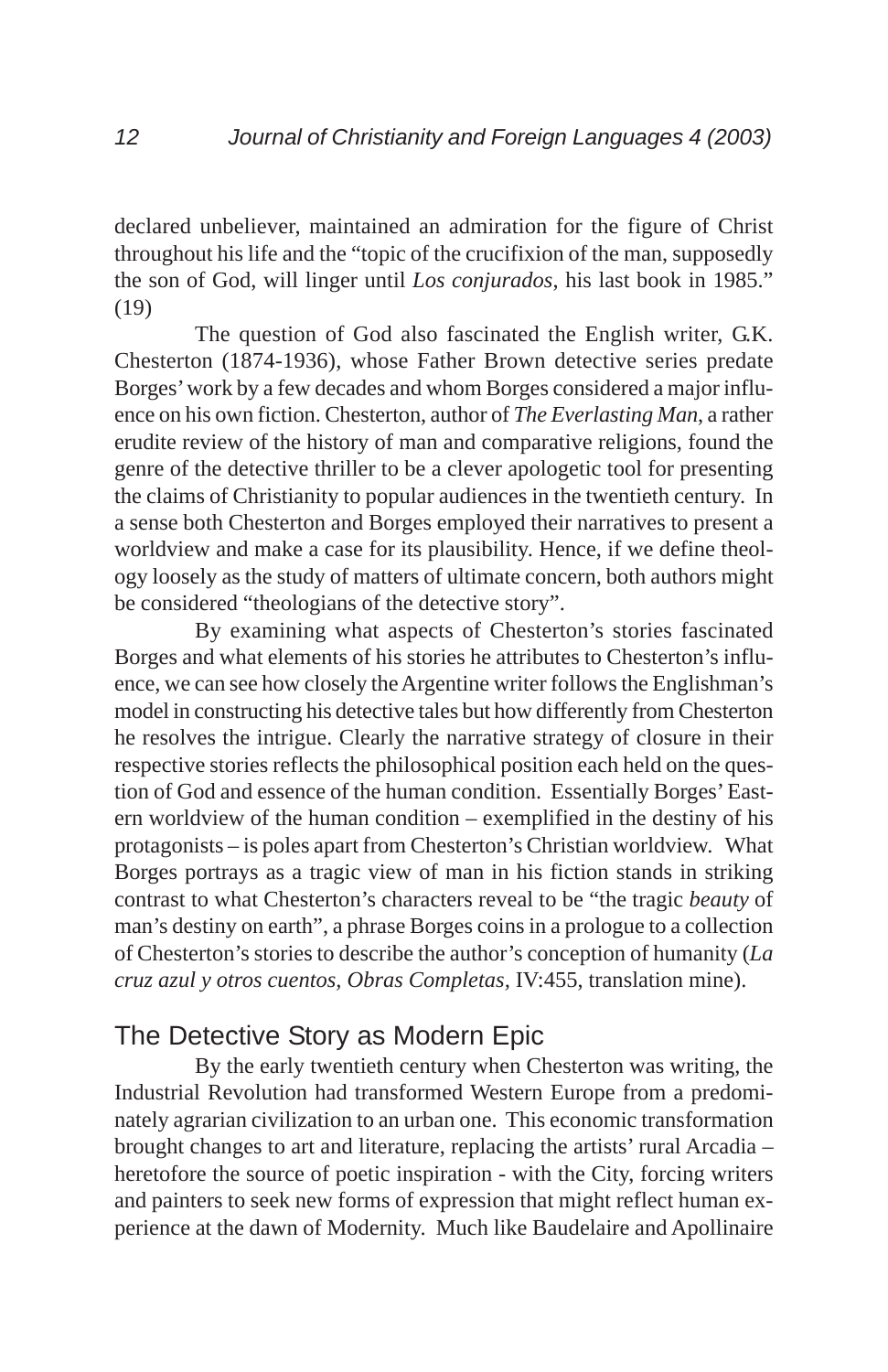had done for poetry and Balzac and Dickens for the novel a few years earlier, Chesterton sought to poetize the city by refashioning the epic into a detective *whodunit.* The larger-than-life epic hero who fought dragons and demons to restore order to his homeland becomes the shrewd sleuth who traverses the city combating members of the criminal underworld in order to restore civic tranquility. As Chesterton wrote in 1901:

> The first essential value of the detective story lies in this, that it is the earliest and only form of popular literature in which is expressed some sense of the poetry of modern life. Men lived among mighty mountains and eternal forests for ages before they realized that they were poetical; it may reasonably be inferred that some of our descendants may see the chimney-pots as rich a purple as the mountain peaks, and find the lamp-posts as old and natural as the trees. Of this realization of the great city itself as something wild and obvious the detective story is certainly the *Iliad*. (*Collected Works, VI: 26)*

Chesterton and Borges played a significant role in the development of the short story thriller in the twentieth century, particularly in creating what is considered the *fantastical detective story*. An avid reader of Chesterton, Borges recognized the Englishman's genius in being the first author to take the two short story genres established by Poe: the detective story and the *fantastical* or horror story, and combine them into one. He marveled at Chesterton's ability to propose supernatural causes of a crime but resolve the crime with a logical rational solution.

> Then we have Chesterton, the great inheritor of Poe. Chesterton said that he hadn't written detective stories superior to those of Poe, but Chesterton, in my opinion, is superior to Poe. Poe wrote stories that were purely *fantastical*…But Chesterton did something different, he wrote stories that are at the same time *fantastical* stories and in the end have a detective solution. ("El cuento policial", *Obras Completas,* IV: 196)

Despite Borges' admiration for Chesterton and his recognition of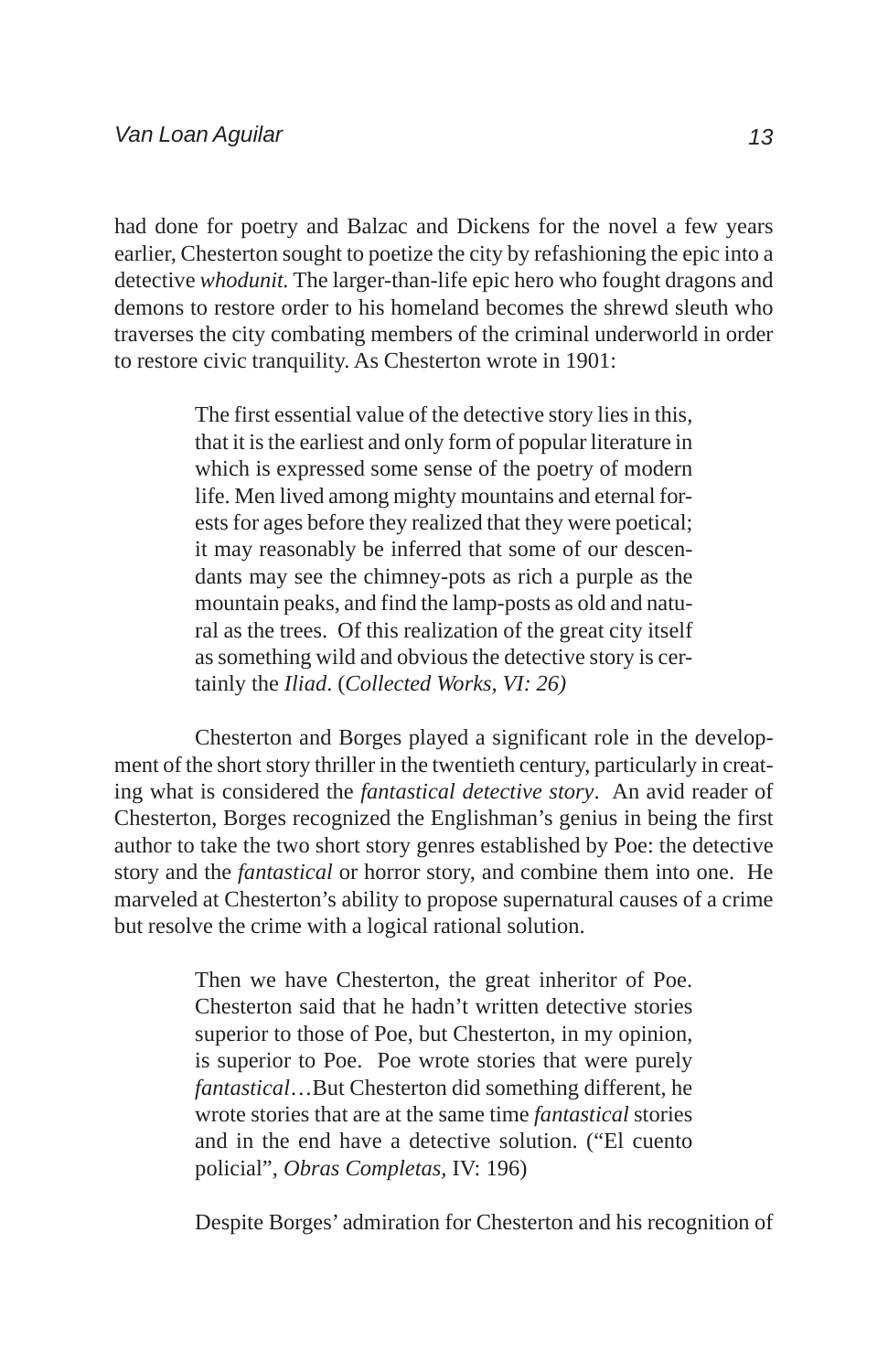the Englishman's influence on his own detective stories, the two writers held very different worldviews which effectively shaped the design of their stories. Although both authors sought in somewhat similar ways to evoke fear or terror in the reader, the resolutions of their plots reveal how their respective views of the human condition stand in stark contrast to each other. In the case of Chesterton, an Anglican turned Catholic, it is the Christian worldview that supplies the framework for his detective thrillers. While Chesterton is less of an essayist than Borges in his fiction, he uses the criminal intrigue as a type of allegory for fallen Man whose individual acts will inevitably face true justice when an account is demanded. Borges at times lamented the fact that Chesterton's stories were thinly veiled Christian apologetics. He understood nonetheless that the intricately woven plots he admired were inseparable from the author's Christian beliefs.

> I don't share his (Chesterton's) theology, in the same way I don't share that of the *Divine Comedy*, but I know that both are indispensable for the conception of the work. (prologue, *El Ojo de Apolo*, 12)

In the same way, Borges' "theology" based on the ancient stoic view of cyclical history - reformulated in modern times by Berkeley, Schopenhauer and Nietzsche - shapes his own intrigues. He, too, uses detective or *whodunit* stories to propose metaphysical suppositions which like Chesterton's are also indispensable for the conception of his work. Employing several motifs including the labyrinth, the mirror and the lottery as symbols of a universe not decipherable by man, Borges creates a fictional world that negates the possibility of significant individual acts. Donald Shaw puts it this way in his critique of "The Theologians": "[the story] involves the idea that individual identity is an illusion in any case, that one man is all men, and hence that rivalry and vengeance are absurd and futile."(Shaw 169).

With regards to the narrative strategy of detective fiction, Borges pointed out that a vital component in Chesterton's stories was the metaphysical terror they evoke. He claimed "that discord, that precarious subjection of a demoniacal will" defined the nature of Chesterton's texts. (*Other Inquisitions,* 84*)* In fact, working on the assumption that Man is corrupted by sin and capable of horrible wickedness, Chesterton succeeds masterfully in probing the depth of human wantonness and uses that understand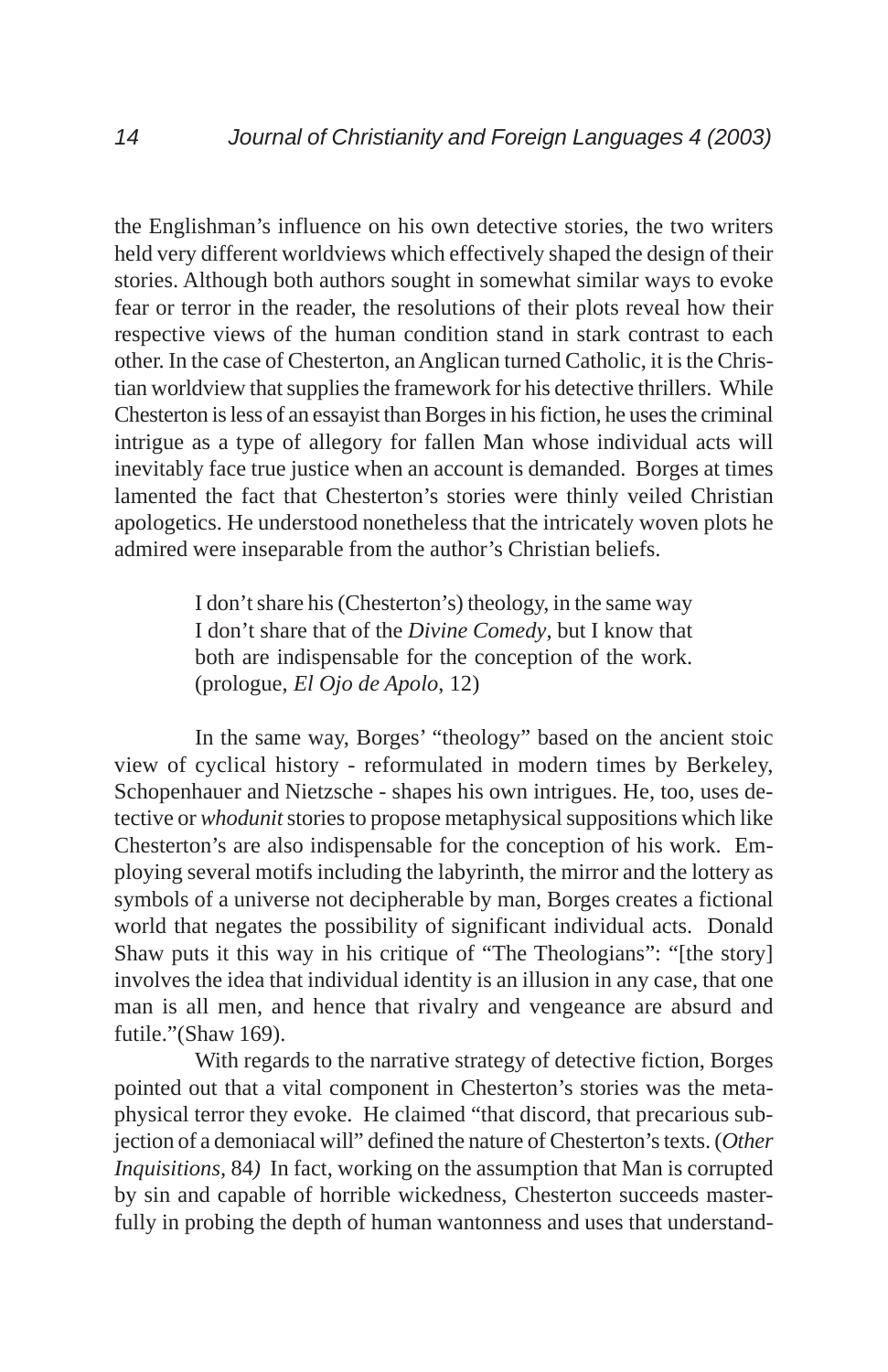ing to portray a savageness in his characters. The world of crime for Father Brown, Chesterton's unlikely sleuth, originates in a true Underworld where forces of personified evil manifest themselves through human will.

In comparison, Borges evokes fear in his fantastical fictions not by creating a climate of haunting evil but by destabilizing the order of the world in which his characters move, suggesting that any apparent design to human destiny is simply illusion. At times he does this by retelling a familiar story but inverting its closure. In fact, he specifically mentions this tactic as a narrative strategy he uses in stories with biblical sources such as "Three Versions of Judas" (*Labyrinths,* 95) and "*The* Gospel According to Saint Mark" (*El Informe de Brodie,* 127). He is captivated by the degree to which shifting perceptions can invert the status of the hero and the villain, a narrative recourse which produces great unease in the reader because it questions the existential possibility of good and evil.

#### Closure as Cosmovision*.*

It is often noted that Borges constructs his characters not as individuals but rather as a generic representation of the human condition. While such characters represent an array of figures from diverse cultures and time periods, each finds himself (herself in a couple of stories) in a confusing labyrinth of alternatives searching for the center. Mary Lusky Friedman in her study *Una morfología de los cuentos de Borges* goes so far as to assert that all seventy some Borgesian stories follow the same narrative paradigm. (Lusky Friedman, 13)

In addition, Sylvia Molloy in *Las letras de Borges* points out that most often the protagonist in Borges' stories is someone who must decipher a text of some sort. Molloy distinguishes between stories such as: "The Garden of Forking Paths", "Death and the Compass", "Deutsches Requiem" and "Averröes" which end with the immediate death of the character upon completing the text and stories such as "The Secret Miracle", "Theme of the Traitor and the Hero" and "The Other Death" where the characters are allowed the chance to modify their incorrect or incomplete reading or writing of the text before death occurs (Molloy, 70). Nevertheless once the text is deciphered, the characters meets their irrevocable demise.

In contrast, unlike Borges' characters who bring about their downfall by misreading a text in a world of shifting signifiers, Chesterton's unlikely sleuth, the Catholic priest Father Brown, may initially find the particulars of a case perplexing but he ultimately succeeds in deciphering them be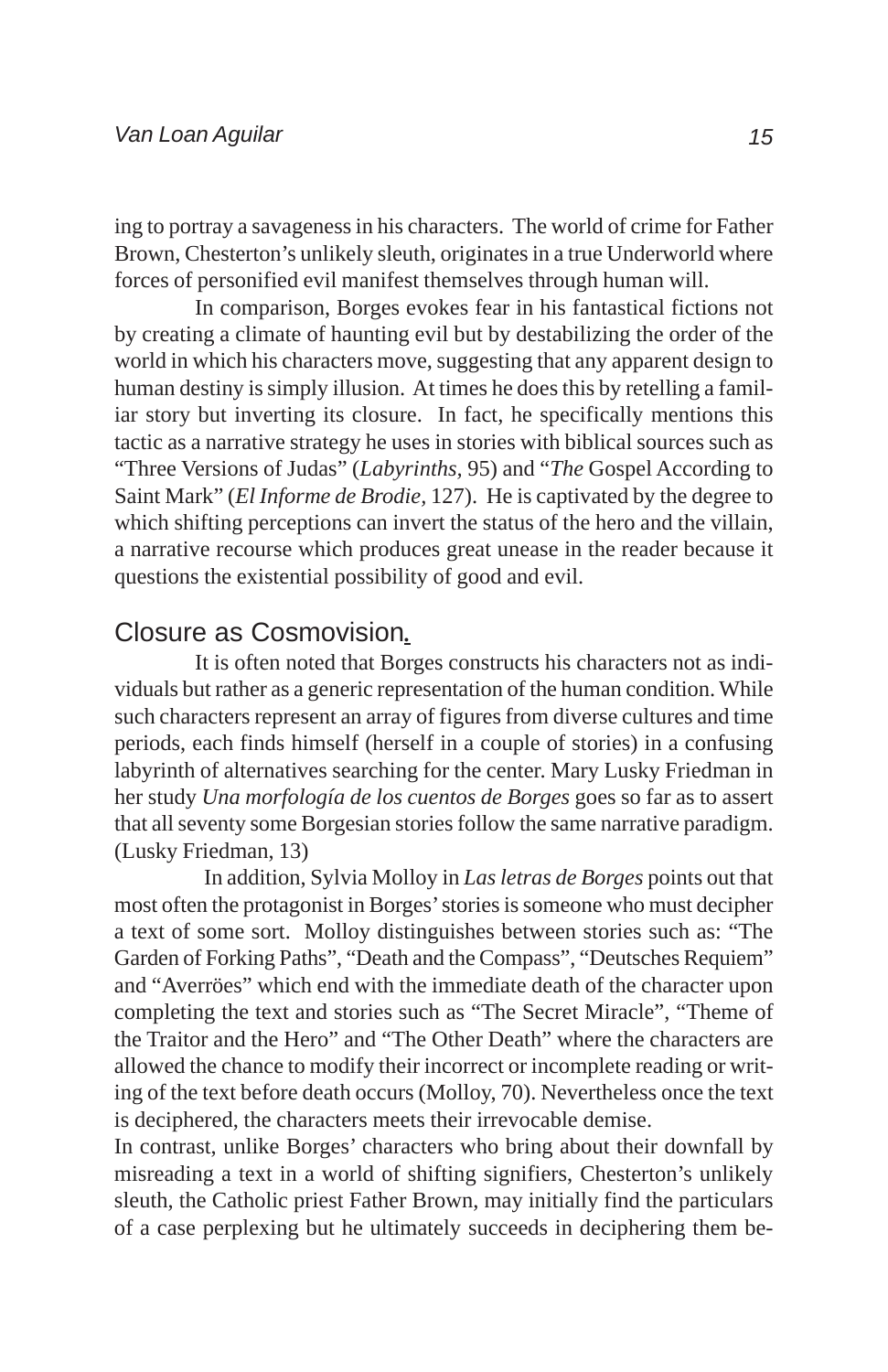cause he is confident that there is an order to the universe which man can intuit. A good example of this basic premise of Chesterton's stories is "The Honour of Israel Gow" (*The Complete Father Brown,* 77), a story Borges and Bioy Casares translated into Spanish.

The story begins when Father Brown and his friend Flambeau, the reformed criminal turned detective, are called to investigate the death of the Earl of Glengyle. The two travel to a somewhat sinister looking Scottish castle that suggests "dreamy, almost a sleepy devilry" (78) to find a suspicious servant the only inhabitant. The earl has been buried by the servant, a deaf-mute, but when the body is unearthed by the investigators, the head is missing. The only clues are several candles without candlesticks, a hoard of diamonds without settings and several religious images that have been defaced. The other detectives propose three possible explanations but Father Brown must sleep on the question first for spiritual direction.

The next morning Father Brown observes the servant digging up potatoes in the garden and notices the man avoids a certain spot. The priest thereby discovers the true explanation for the assumed "crime" to be entirely different than what the others had imagined. He finds Israel Gow not to be a criminal but rather a truly honorable servant. In reality the earl died not of foul play but of natural causes leaving his servant a testament with the right to all the gold in the estate. It was Israel Gow's literal reading of the text – a strikingly unusual reading but uncannily just – that explained his retrieval of every speck of gold in the house, in candlesticks, in jewelry and in religious icons.

While Borges' characters misread a text and meet their end in a capricious maze, Chesterton's character realizes the true intent of the text (the testament) by retrieving all the gold promised him, even to the extent of extracting his master's gold teeth after his death. For Chesterton, it is the most sensible explanation that fits the unusual truth of the universe  $-$  a point the Englishman makes in *The Everlasting Man* in defense of Christianity (270) and one Borges reiterates in his prologue to a Spanish language edition of Chesterton's stories.

> [Chesterton] argued that the unusualness of the faith matches the rarity of the universe, like the strange form of a key that exactly matches the strange form of the lock. (*El Ojo de Apolo,* 9)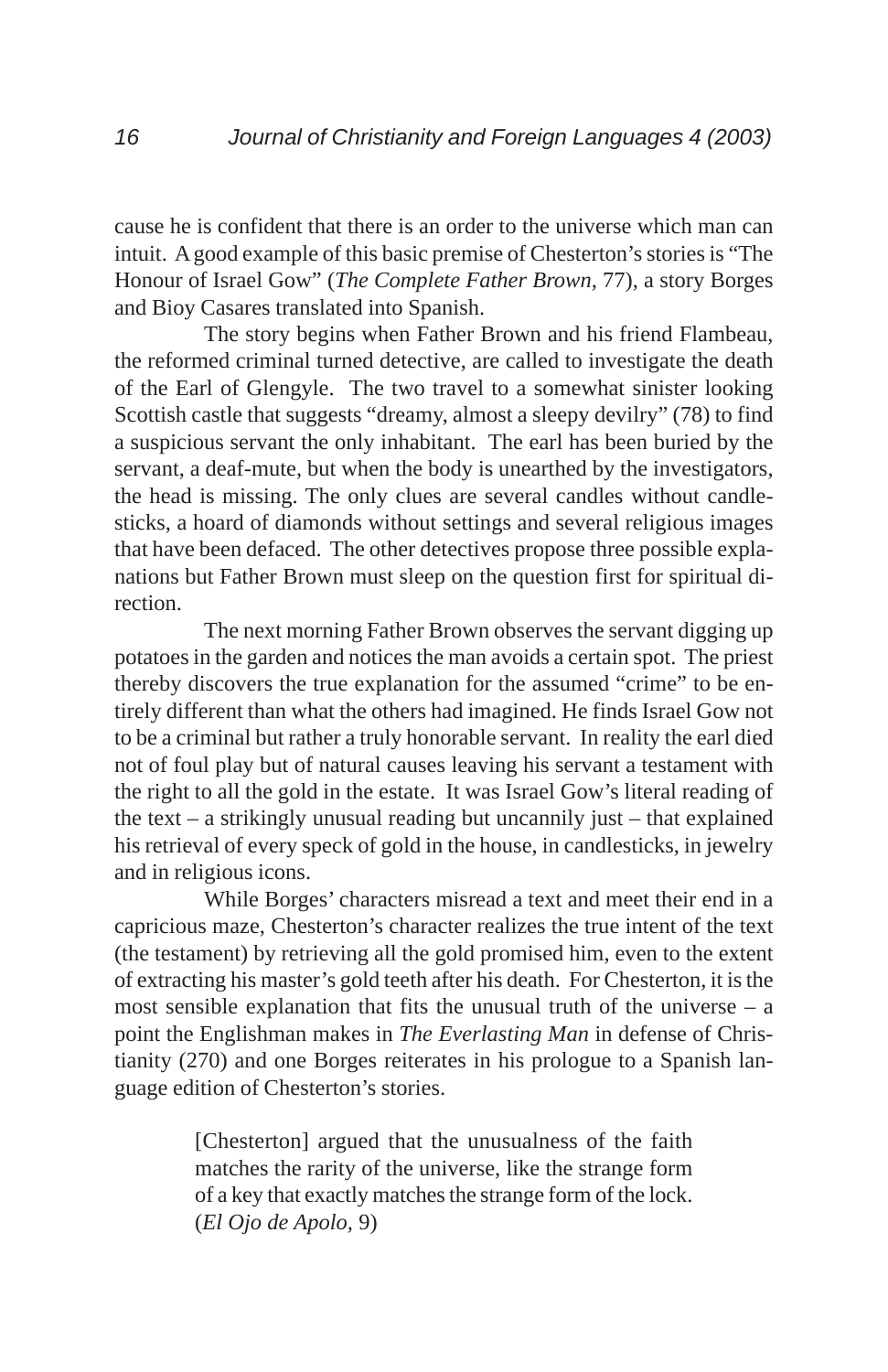If we compare Chesterton's narrative strategy of closure in another story, "The Three Horsemen of the Apocalypse" (*Thirteen Detectives,* 143), with Borges' story of "Death and the Compass" (*Labyrinths,* 76), which the Argentine states in the beginning sentence was inspired by the Englishman's text, we see once again how differently each author concludes his story. In Borges' story we find the hero to be the keen detective, Erik Lonnrot, who carefully traces the pattern of clues intentionally left by the murderer after each of three homicides. Lonnrot is determined to prevent the fourth murder from occurring and feels confident that he has deciphered the pattern traced out by the murderer and therefore knows where the fourth murder is to take place. The compass is his guide and the directional point missing is south. The appointed day arrives, exactly one month after the third crime. Lonnrot sets out to foil the crime and finds instead that he is trapped in an unsuspected pattern. Misreading the clues by assuming four directional points, he finds the fourth point is actually equidistant from the last two crime scenes and he is the target. In true tragic fashion, Lonnrot is allowed his moment of realization before the bullet fells him. In the few moments before his death, he offers the criminal Scharlach an alternative for a more perfect crime in a linear pattern for the next time.

Chesterton sets his story "The Three Horsemen of the Apocalypse" in a grey expanse of landscape that suggests a sinister presence is lurking. The scene opens in the camp of the Prussian army where the Marshal is deciding the fate of a prisoner, a poet, who was captured across the valley. Using phrases such as "the sergeant felt the presence of some primordial slime that was neither solid nor liquid nor capable of any form; and he felt its presence behind the forms of all things" the author evokes an eerie metaphysical unease in the reader. (*Thirteen Detectives*, 153) Marshal Von Grock appears to be the devil personified, intent upon killing the poet because of his potential role as a prophet.

Von Grock sends the first horseman – a demonic emissary - across the valley with an order to kill the prisoner. A few moments later the High Prince, a Messianic figure, appears in the camp, demanding a reprieve be sent by a second horseman, an angelic type. Upon the High Prince's departure, Von Grock defiantly sends out a third horseman to shoot the second, intending to cancel the reprieve. When the first horseman hears he is being followed, he turns and shoots the second horseman – the bearer of the reprieve - who falls over a cliff, out of sight. The third horseman – a second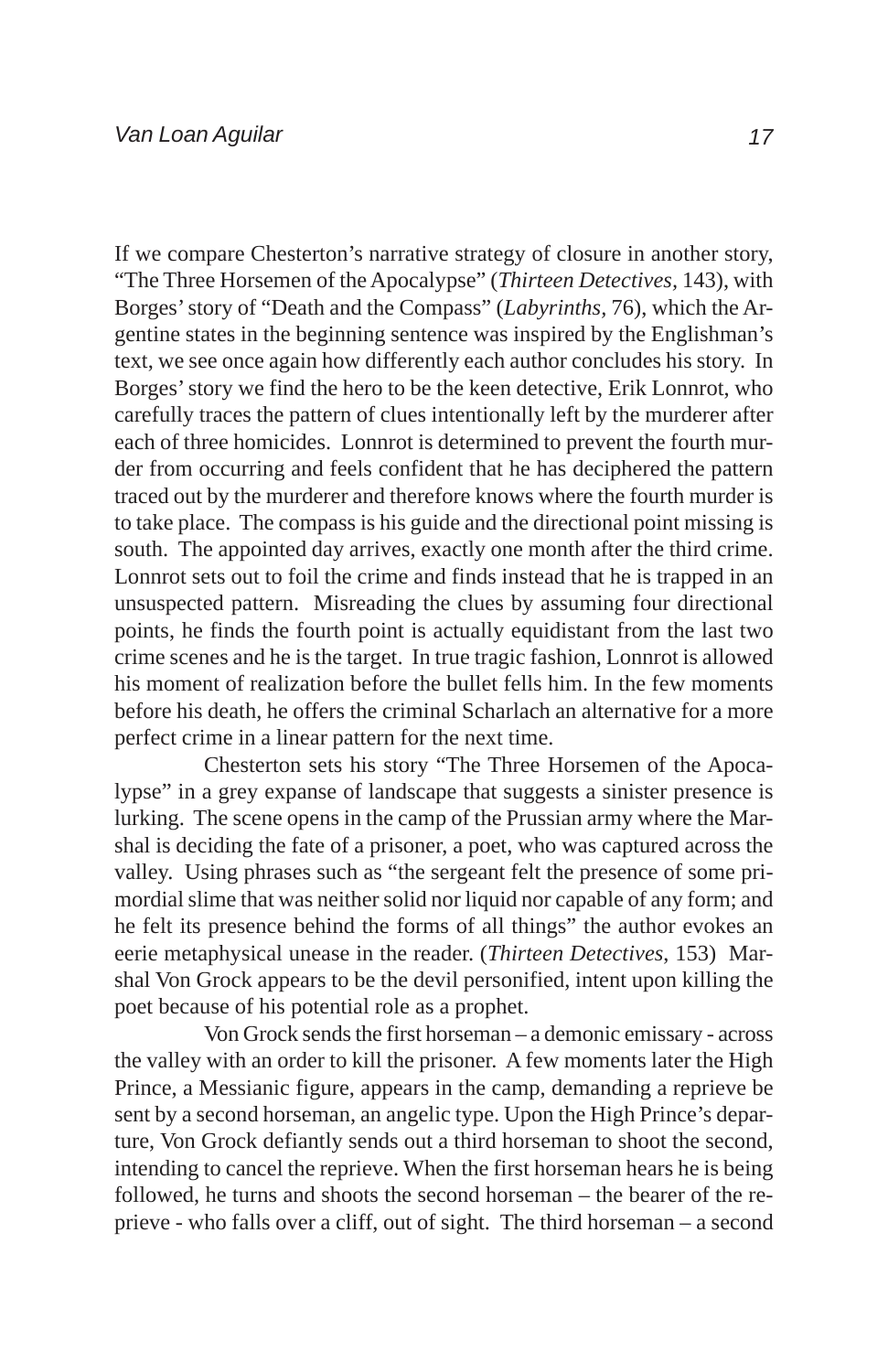demonic messenger - spots the first at a distance and mistakenly believing him to be the bearer of the reprieve shoots and kills him. Thus the poet is set free because no order arrives to kill him. In Chesterton's story, good triumphs over evil by turning evil on itself. In fact, the Prussian Marshall's evil intent is thwarted by soldiers following his own orders.

If we look closely at the narrative strategy of closure in both stories, we see how each writer's "theology" determines the fate of the protagonist. Borges' story "Death and the Compass" reflects Schopenhauer's worldview of illusory reality which "conducts its heroes through a thousand dangers and difficulties to the goal; as soon as this is reached it hastens to let the curtain fall" showing that the goal "in which the hero expected to find happiness had only disappointed him". (Schopenhauer 262) The type of closure in "The Three Horsemen of the Apocalypse" illustrates Chesterton's Christian worldview, where the hero (the poet) is rescued from death and the evil one by the sacrifice of Another.

For both authors, the human condition is one of paradox. For Borges the paradox of life is characterized by the keen detective who deciphers the clues correctly according to his perception. However, by doing so he meets his end because he is tricked by his own conclusions, finding himself the victim of a more astute figure, the criminal. Borges' protagonist moves in a Schopenhaurian universe that is indecipherable; he is therefore easily deceived because shifting perspectives make reality unstable. For Chesterton the paradox of the human condition arises from the mysterious workings of the Divinity engaged in an unseen cosmic battle in which Good allows Evil to be foiled by its own hand as in the case of Von Grock's undoing.

### The Hero and the Traitor

A similar comparison can be drawn between Chesterton's story and Borges' "Theme of the Traitor and the Hero" (*Labyrinths, 72)*, another text which Borges attributes directly to Chesterton's inspiration. Both depict a protagonist unsuspectingly directing his own demise. Borges' story portrays a young biographer, Ryan, examining the unresolved circumstances of the assassination of his great grandfather Kilpatrick, the hero of Irish emancipation. The uncanny similarity of the events surrounding his great grandfather's death a century prior and those of the assassination of Julius Caesar astound him. He thus concludes that some mysterious recurrence of the same figure has taken place at two different points in history. However,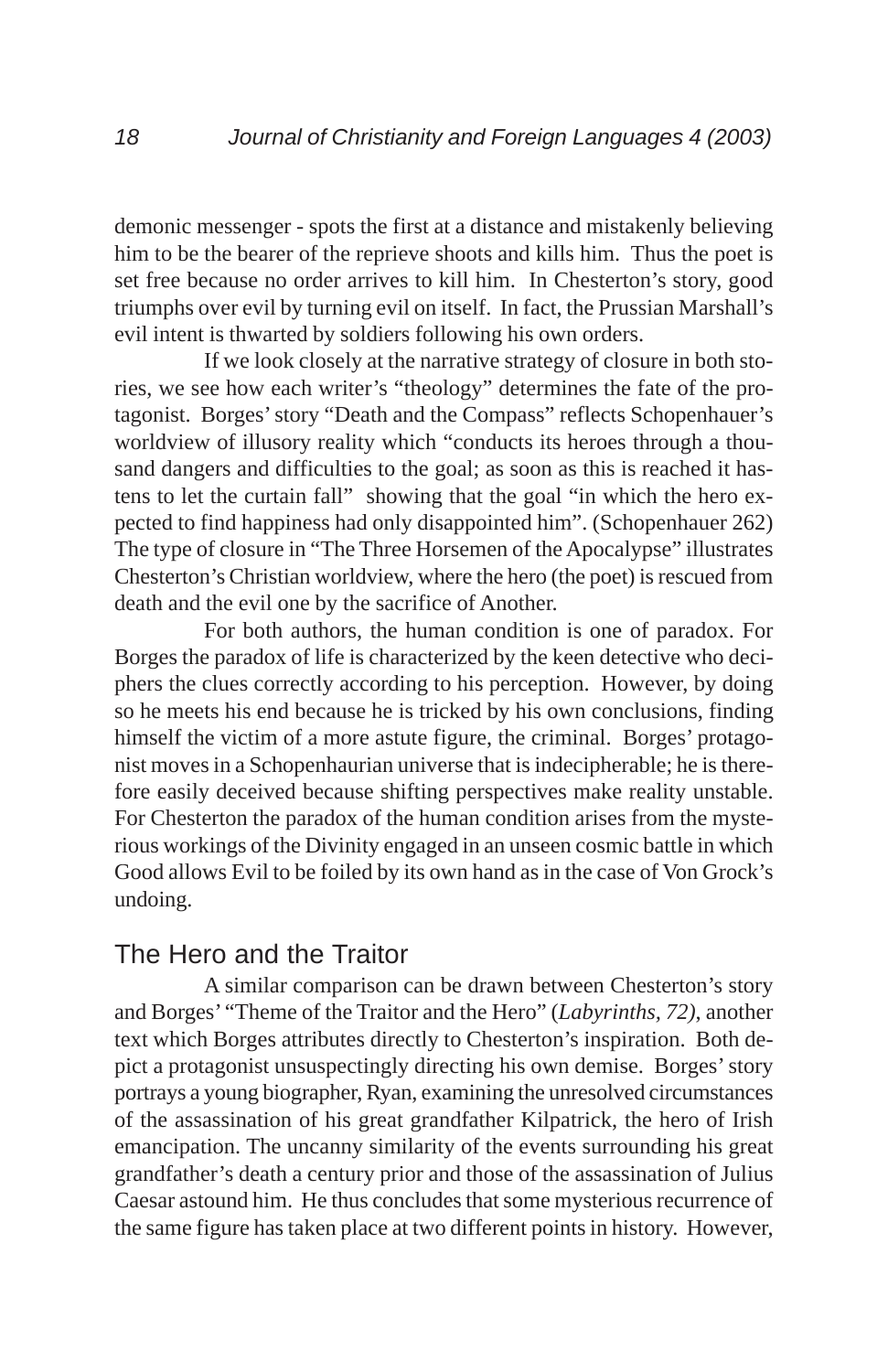Borges says "he (Ryan) is rescued from these circular labyrinths by a curious finding…which then sinks him into other more …heterogeneous labyrinths…the fact that a beggar spoke with Kilpatrick on the day of his death using the words of Shakespeare's *MacBeth*". (75) Consequently, Ryan uncovers an astonishing detail: one of Kilpatrick's companions, James Alexander Nolan, had translated both Shakespeare's *Macbeth* and *Julius Caesar* into Gaelic.

Ryan discovers that a few days before the revolution broke out, Kilpatrick, the leader of the Irish insurgence, met with Nolan and fellow conspirators. Suspicion was running high because an unknown traitor was threatening the success of the imminent uprising. Kilpatrick therefore charged Nolan with the task of finding the traitor but by doing so signed his own death sentence because Nolan promptly declared that in fact, Kilpatrick himself was the traitor. Realizing his fate was sealed but unwilling to go down in history as a traitor, Kilpatrick asked to collaborate in his own death, a solution favorable to both the conspirators and the traitor. If he died in what appeared to be an assassination by the monarchy, he would die a hero and further the conspirators' plan by inciting more of the population to revolt. Nevertheless, time was short and imagining the details of the intricate illusion too time-consuming. Thus, Nolan borrowed dramatic scenes from Shakespeare's *Julius Caesar* and *Macbeth,* enlisting hundreds of conspiring actors to collaborate in (re)creating monumental moments of Irish history. Borges concludes ironically that Kilpatrick was "swept along by this minutely detailed destiny which both redeemed him and destroyed him". (*Labyrinths,* 75)

Borges' Kilpatrick shares a similar fate with Chesterton's Von Grock in that the orders of both leaders are followed faithfully but inasmuch produce the opposite of their intent. However, what differs in Borges' story and Chesterton's is the premise of hero and traitor. For Borges these are arbitrary roles. The question is not one of individual heroic actions following an established morality but of characters in history swept along by events and swallowed up by greater political agendas which construct the hero to suit an end. In Borges' story, Irish emancipation is the ultimate good and Kilpatrick's treason can be reconfigured into heroism to bring about this greater good. Ryan, betraying his role as biographer, decides the truth is best left untold because it will deconstruct the mythical underpinnings of Irish nationalism and the heroic status of his ancestor.

In Borges' world of Schopenhauerian illusion, individual moral-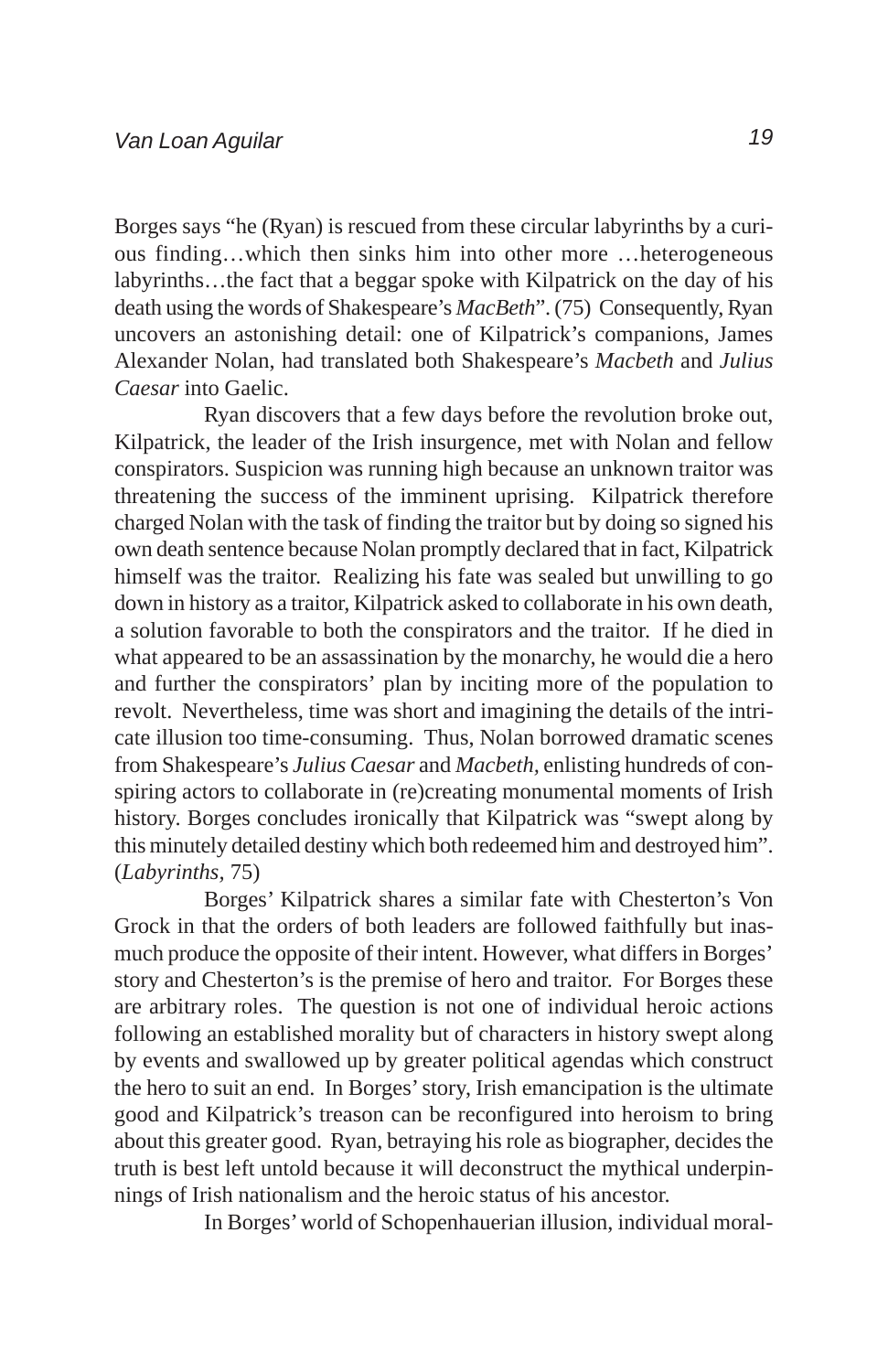ity can have no inherent essence; rather, it is determined by the greater labyrinth of cultural context and historic moment in which individuals find themselves. In Chesterton, however, the question of morality receives a markedly different treatment. While the figure of Chesterton's Von Grock, like Borges' Kilpatrick, is foiled by his consuming ambition, that ambition is not construed as an amoral force that can be refigured into heroic proportions for the benefit of a people. The first horseman understands his superior's amoral view: "Hocheimer also understood the Marshal's peculiar moral philosophy: that an act is unanswerable even when it is indefensible" (*Thirteen Detectives* 153); thus he shoots the second horseman, a gallant celestial figure bearing a noble reprieve. The second horseman however embodies what Chesterton's Christianity declares to be the true essence of a hero – one who dies not for personal ambition but for the salvation of another. (*Everlasting Man* 243) For Chesterton "hero" and "traitor" are not shifting signifiers but emblems of an essential human nature which chooses to respond to unseen forces of either good or evil. In Borges "hero" and "traitor" have no such distinctive essence but are illusory constructs.

Borges' story "The Garden of Forking Paths" presents a similar relativism in the context of nationalism. Yu Tsun, an Asian agent for the German Reich, must convey the secret location of an artillery depot to his German superiors. In order to do so, he plots to kill a man, Stephen Albert, because his last name will indicate to the Germans a town of the same name where the depot is found. What he discovers when he is about to kill this innocent man is that Albert has uncovered the key to an ancient labyrinth of his own ancestor, Ts'ui Pên (*Labyrinths 26)*, one that reveals the secret workings of Time. Instead of preserving Albert who can disclose this monumental truth of Pen's historic people, the Chinese spy shoots him in order to carry out his military mission because he feels compelled to prove the worth of his race to the Germans. Paradoxically he betrays his ancestral people in order to honor them. As Pen awaits the gallows, he feels terrible contrition. On one hand he is a hero of the German Reich for his patriotic act against the British, an act that dignifies his Asian race in the eyes of the Germans; on the other hand, he is an abominable traitor to generations of his people for destroying the one who holds the key to Chinese metaphysics.

Once again we see how Schopenhauer's philosophy informs Borges' worldview. If one man is all men, than one man's actions encompass all the good and evil in the world to the extent that there is no outside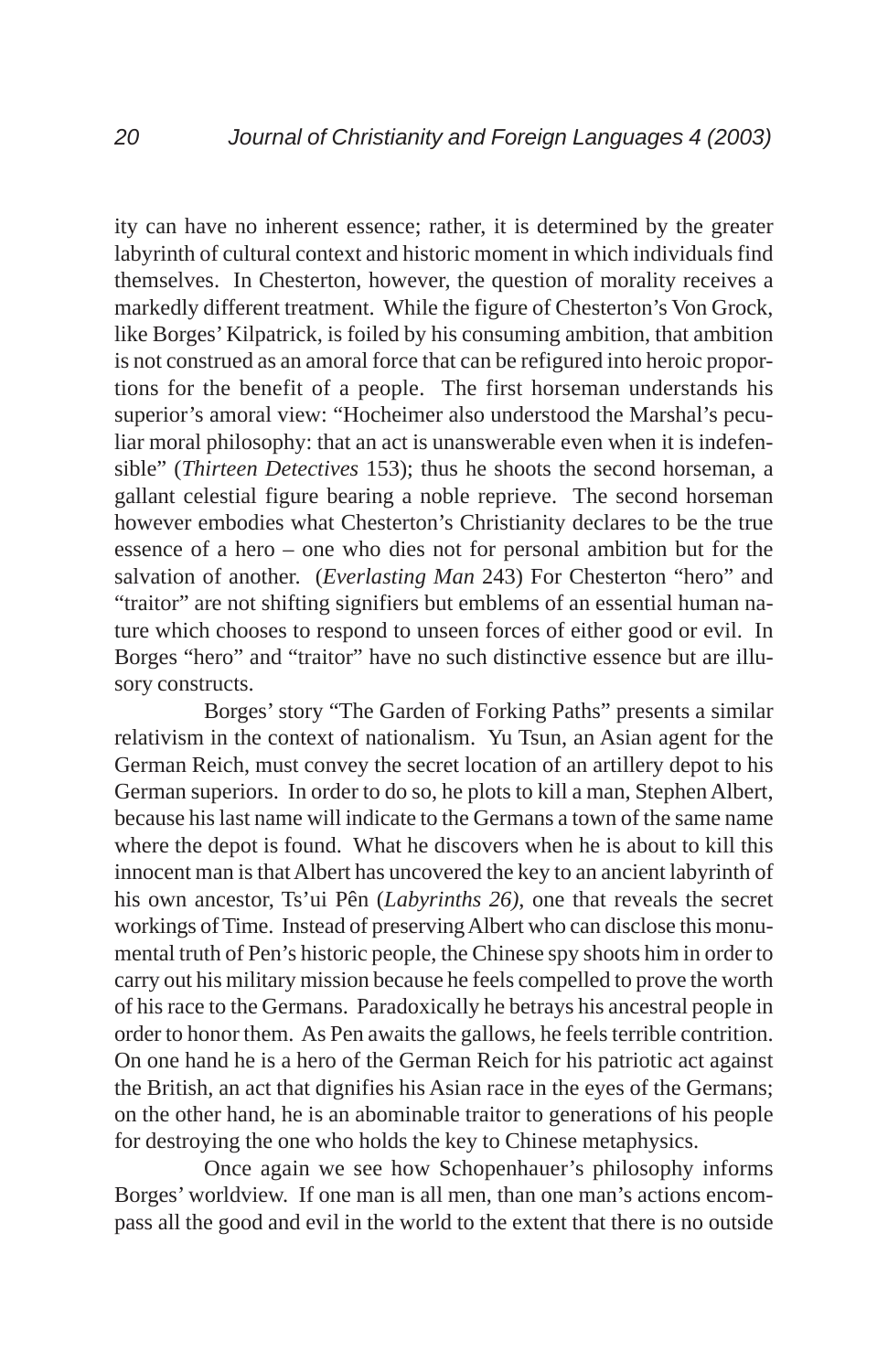reference for either. One man is capable of all acts and only circumstances determine how each act is labeled. In a certain historic moment, a German can "heroically" exterminate thousands while at the same moment but within a different national construct, the same German commits an atrocious act against humanity. Herein lies the crux of difference in the theological premises of each writer: the possibility or the illusion of significant human moral acts. In fact, Chesterton himself recognized the instability of hero and villain as part of the Eastern worldview that Borges embraced through Schopenhauer:

> All the best critics agree that all the greatest poets, in pagan Hellas for example, had an attitude towards their gods which is quite queer and puzzling to men in the Christian era. There seems to be an admitted conflict between the god and man; but everybody seems to be doubtful about which is the hero and which is the villain. (*The Everlasting Man* 108)

Furthermore, according to Schopenhauer, even painful human suffering caused by human hands can be explained by the incessant drive of an amoral life force that strives for dominance. (376) Likewise, there is no place within Borges' cosmological vision for significant individual acts, only a representation of a singular life force whose "morality" is the preservation of the species. Heroes and traitors are interchangeable because there is no final meaning to the universe.

Borges' tragic Man and Chesterton's "tragic beauty of Man …"

Given the ambiguous nature of human acts but the inevitability of human suffering, Borges' vision of the human condition, like the Greeks', is tragic in nature. Similar to classical tragedy, in Borges' ambivalent universe, the hero errs (by misreading a text), falsely interpreting illusion to be reality. He therefore suffers death. The reader feels both pity and fear that the hero struggles to authenticate himself in a world of inauthenticity where is no room for human freedom or individual dignity because all acts are equal.

For Chesterton, the significance of human choice within the framework of God's sovereignty is what makes Christianity far superior to any other creed. Christianity declares that the death of one man as God incar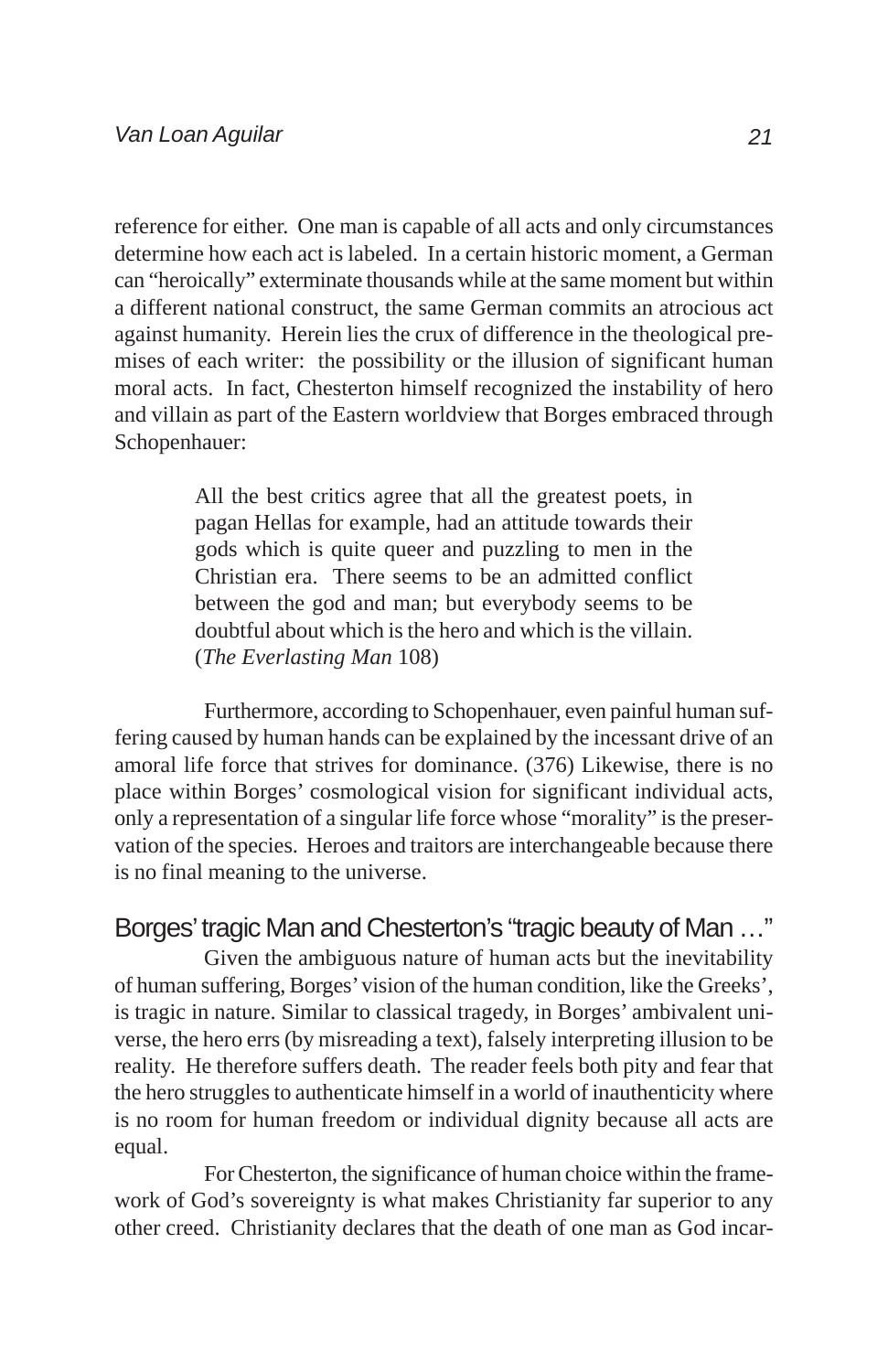nate is tragic in a human sense but truly heroic in a divine sense. Herein lies the empirical basis of all morality. Individual acts can be deemed heroic to the extent they reflect the selflessness of God made Man. For where Eastern idealist philosophy ultimately concludes that even the gods – the moral force - are part of Brahma's dream, Christianity insists that true divine justice exists, although human beings can only vaguely comprehend it. As Chesterton points out in the case of Job, we may not understand this paradox but in such a paradox there lies hope for the human predicament:

> It (the Book of Job) obviously stands over against the Iliad and the Greek tragedies; and even more than they, it was an early meeting and parting of poetry and philosophy in the morning of the world. It is a solemn and uplifting sight to see those two eternal fools, the optimist and the pessimist destroyed in the dawn of time. And the philosophy really perfects the pagan tragic irony, precisely because it is more monotheistic and therefore more mystical. Indeed the Book of Job avowedly only answers mystery with mystery. Job is comforted with riddles but he is comforted. Herein is indeed a type, in the sense of a prophecy, of things speaking with authority. For when he who doubts can only say "I do not understand" it is true that he who knows can only reply or repeat "You do not understand". And under that rebuke there is always a sudden hope in the heart; and the sense of something that would be worth understanding. (*The Everlasting Man* 98)

For this reason Borges aptly calls Chesterton's view the "tragic beauty of Man" (*Obras Completas,* IV: 455). Human beings suffer, but not insignificantly. They may be driven by a nature – a tragic flaw of sorts - to commit the worst of human acts but will be judged for these acts as agents of free will. There is no doubt who the hero is and who the villain; however, an earthly tragedy reveals that the true hero must suffer for the true villain. As Chesterton states: "tragedy is the undue suffering of Christ – an extreme and startling doctrine of the divinity of Christ: the idea of the king himself serving in the ranks like a common soldier." (*Everlasting Man* 242) The "tragic beauty" of this suffering lies in the manner in which it affirms the individual as made in the image of God and the beneficiary of such a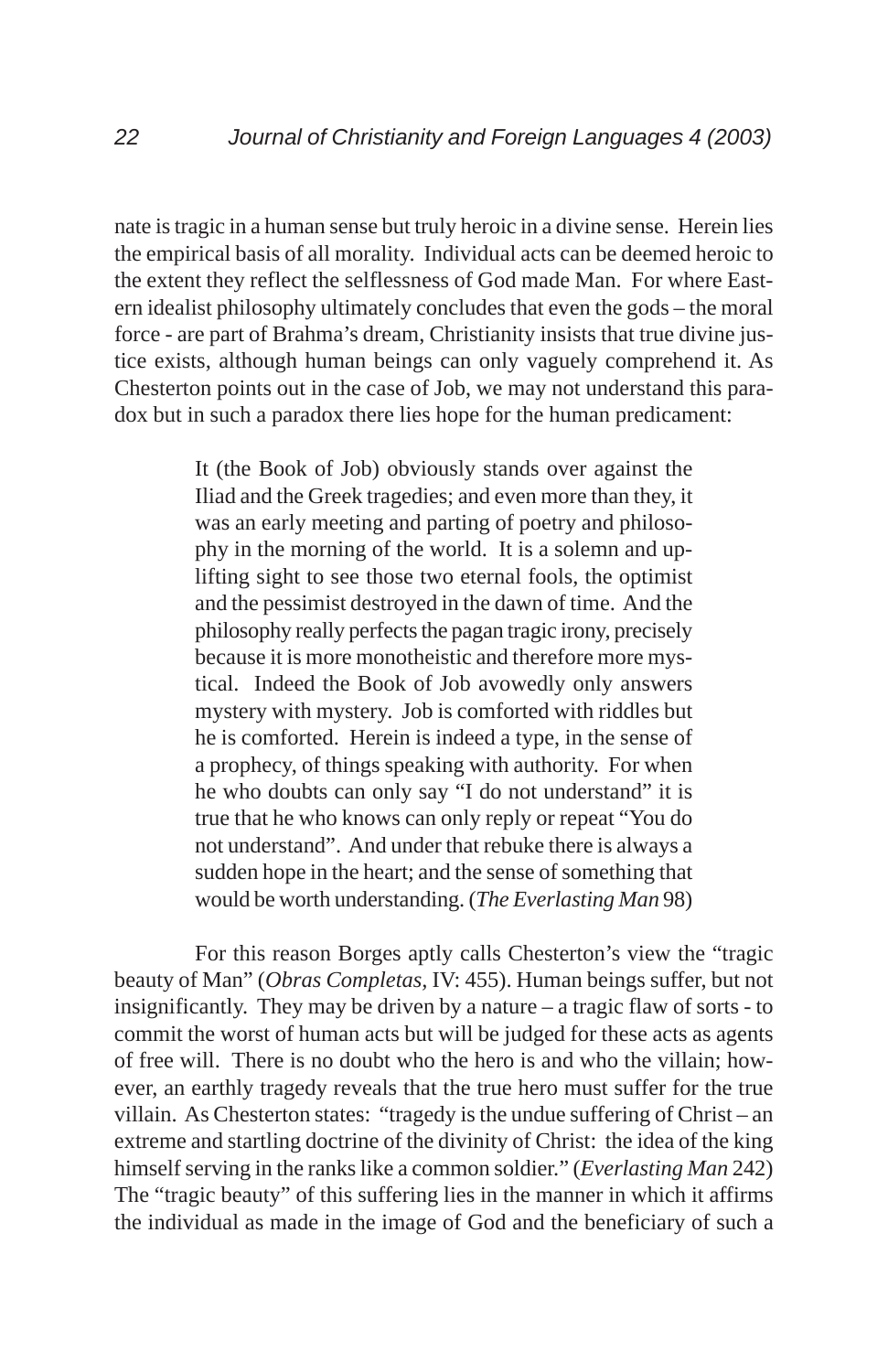sacrifice. The theologian Reinhold Niebuhr explains it this way: "[the Cross] proves that sin is not a necessary and inherent characteristic of life. Evil is not a part of God, nor yet a part of essential man…if the defect lies in us and not in the character of life, life is not hopeless." (Niebuhr 168). In contrast, Eastern thought sees human suffering not as a product of a fallen world which will one day be set right but as part of the character of the eternal life force which makes no distinction between good and evil. As Schopenhauer asserts:

> The individual, on the contrary, neither has nor can have any value for Nature, for her kingdom is infinite time and infinite space, and in these infinite multiplicity of possible individuals. Therefore she is always ready to let the individual fall, and hence it is not only exposed to destruction in a thousand ways by the most insignificant accident, but originally destined for it, and conducted towards it by Nature herself from the moment it has served its end of maintaining the species. (219)

But human experience tells us that individuals are not content to fall "by the most insignificant accident". Quite the contrary: they strive desperately for individual significance. Interestingly enough, Willis Barnstone, one of Borge's frequent interlocutors, relates that as Borges grew older:

> his poems took on an immense pathos precisely because the speaker, Borges, was the weak man talking, the dreamer and despairer, unashamed of being the frightened blind man alone in the universe, measuring time with nightmares and metaphysical verses. (Barnstone 166)

Suffering from blindness and other infirmities, Borges uses his poetry to ask the fundamental human question that his Eastern worldview does not appear to satisfy. In the poignant poem "Christ on the Cross" written two years before his death, the poet approaches the crucifixion and says:

> His face is not the one seen in engravings. It is severe, Jewish. I do not see it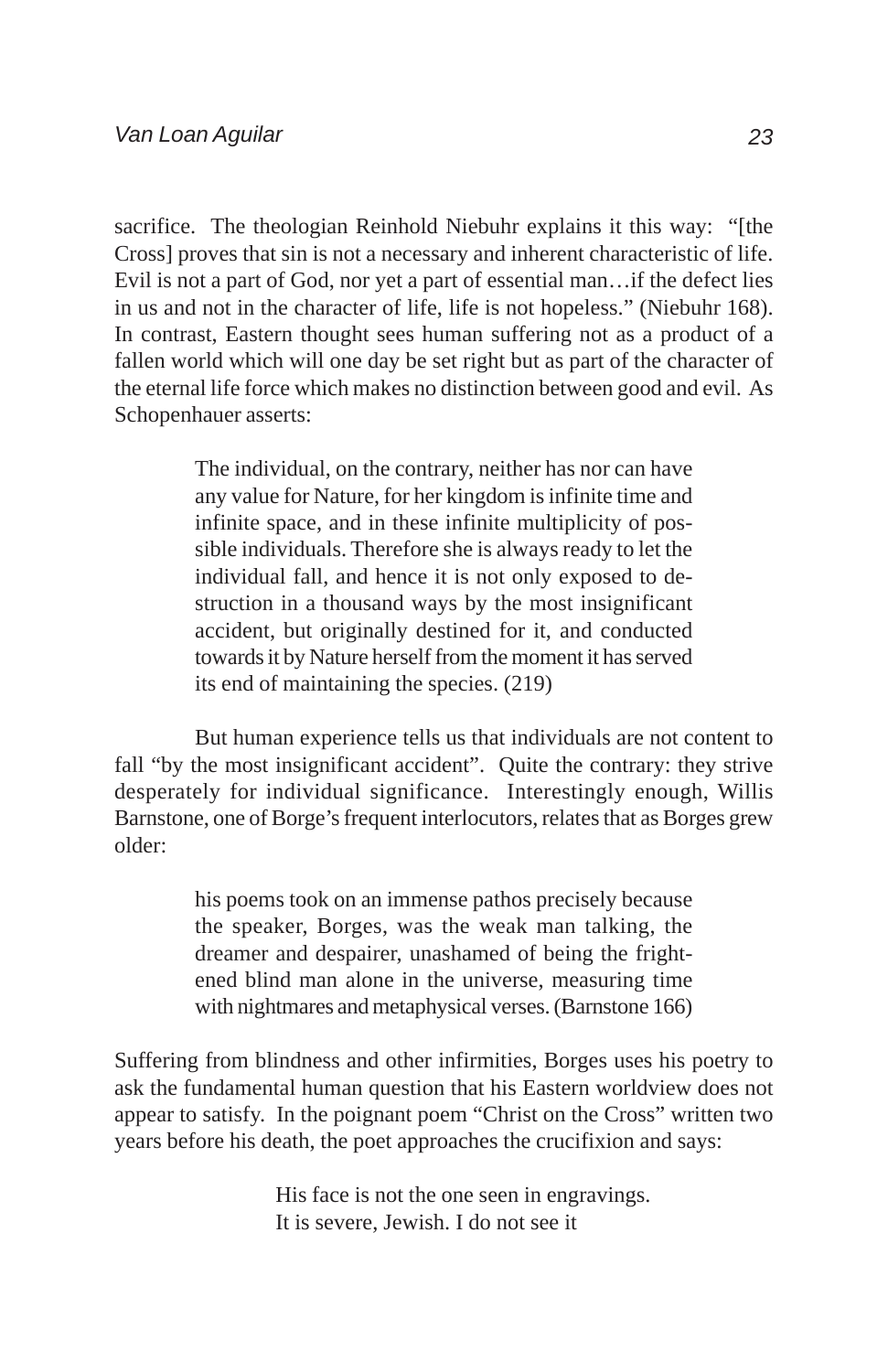And I will keep on searching for it Until my last step on earth. (*Los conjurados,* 465)

The poem concludes with the poet's question: "Of what use is it to me that this man has suffered, if I am suffering now?" (*Los conjurados,* 465). Borges appears not to make the leap of faith to embrace what he cannot see, nonetheless he knows to ask this question of the Cross, not of the Wheel. In an illusory universe where only the species has value - not the individual - Borges' suffering finds no answer to its cry because as Schopenhauer concluded:

> If now, from the standpoint of this last consideration, we contemplate the turmoil of life, we behold all occupied with its want and misery, straining all their powers to satisfy its infinite needs and to ward off its multifarious sorrows, yet without daring to hope anything else than simply the preservation of this tormented existence for a short span of time. (Schopenhauer 376)

Borges finds himself asking the question of suffering at the foot of the Cross because Christianity maintains there is a purpose to human suffering, albeit one veiled from human eyes. The Apostle Paul declares human suffering is significant in the Divine plan. "Now if we are children, then we are heirs – heirs of God and co-heirs with Christ, if indeed we share in his sufferings in order that we may also share in his glory." (Romans 8:17, NIV)

In another of his final poems *"In Praise of Shadow"*, Borges also betrays a longing to know his individuality upon death despite being a declared unbeliever in the immortality of body, spirit or personal memory:

> Now I can forget them. I reach my center, my algebra and my key, my mirror. Soon I will know who I am. (qtd. in Barnstone 157)

His words again echo the words of the Apostle Paul: "Now we see but a poor reflection as in a mirror; then we shall see face to face. Now I know in part; then I shall know fully, even as I am fully known." (I Corinthians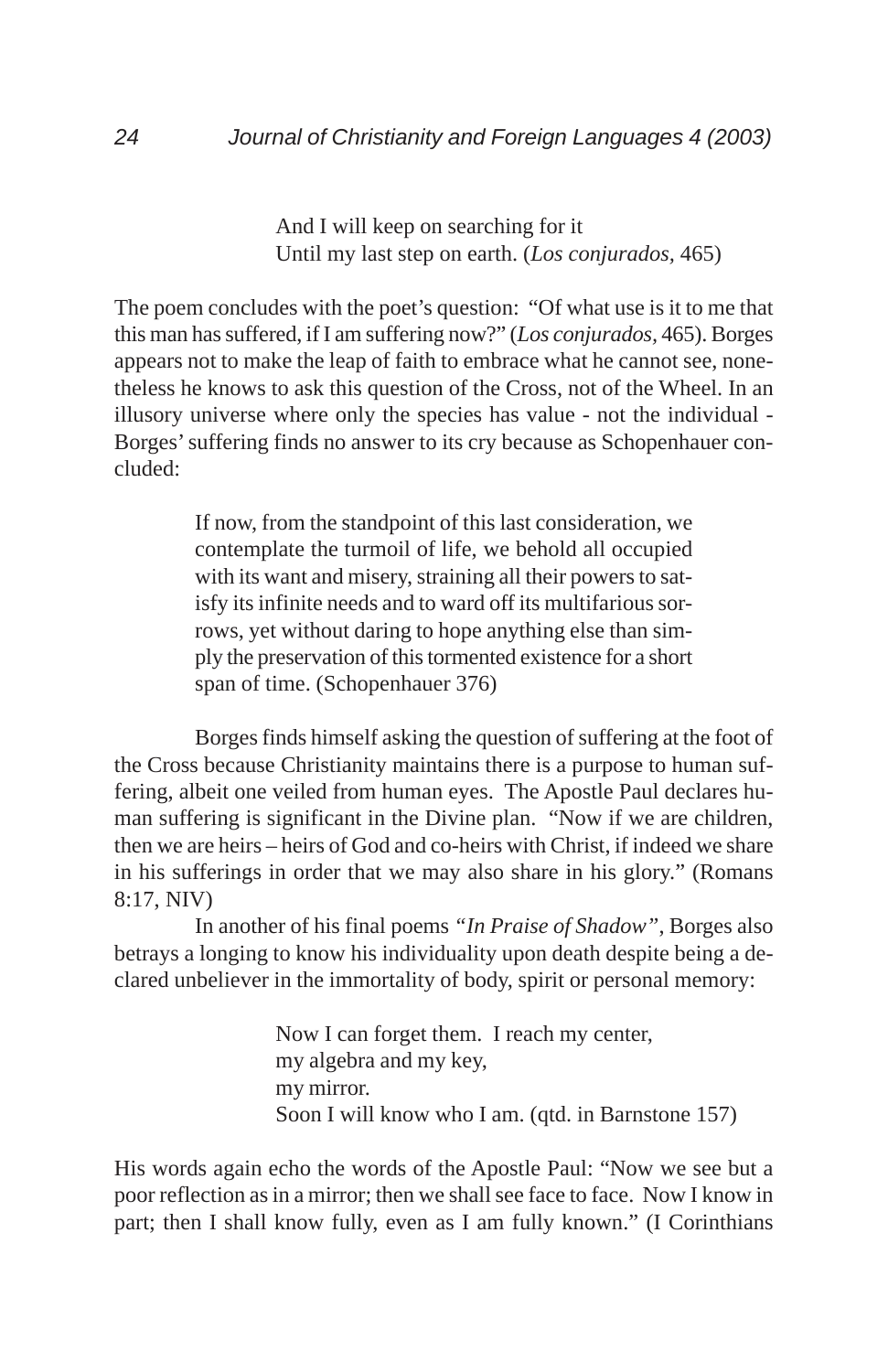#### 13:12)

Borges made continuous reference to this passage of Paul's throughout his lifetime, particularly the symbol of the mirror, which he interpreted to mean reality is the inversion of what we see. In contrast, Chesterton rejected the mirror as symbol for human identity:

> Thought as engendered by mirrors is for Chesterton a synonym for infinity and repetition, ultimately symbolized by what he abhorred most, the Ouroboros, or the serpent that eats its own tail. This for him comes to stand for Oriental mysticism in general, its endless wheels and circles, a mind-boggling simplicity and repetitiveness which needed to be supplanted by the complexity and the historicity of the cross. (Schenkel, "Circling the Cross, Crossing the Circle: On Borges and Chesterton", 297)

As Borges approaches death, the "endless wheels and circles" of his Eastern worldview cannot satisfy his intense yearning for individual significance. What Borges sees as illusion in Paul's words, Chesterton sees as anticipation of a validation of the individual as an essence to be known because of the historicity of the Cross.

The works of Chesterton and Borges, "theologians" of the detective story, show that their respective ontological views made a profound difference in their poetic conception of the human condition on earth. It appears that Borges, however, struggled to live within the illusory world of his Eastern ontology as he approached death because he yearned to know his individuality and comprehend his suffering. In stark contrast, Chesterton pursued the practice of gratitude to the Creator for life and love as gifts permanently good (Fagerberg 24), believing the Christian could thereby find the happiness that was his center and his key.

Unlike the theologians in Borges' story who discovered that their ontological differences were irrelevant in heaven, it is reasonable to think these theologians of the detective story found their beliefs made as much difference in heaven as they did on earth.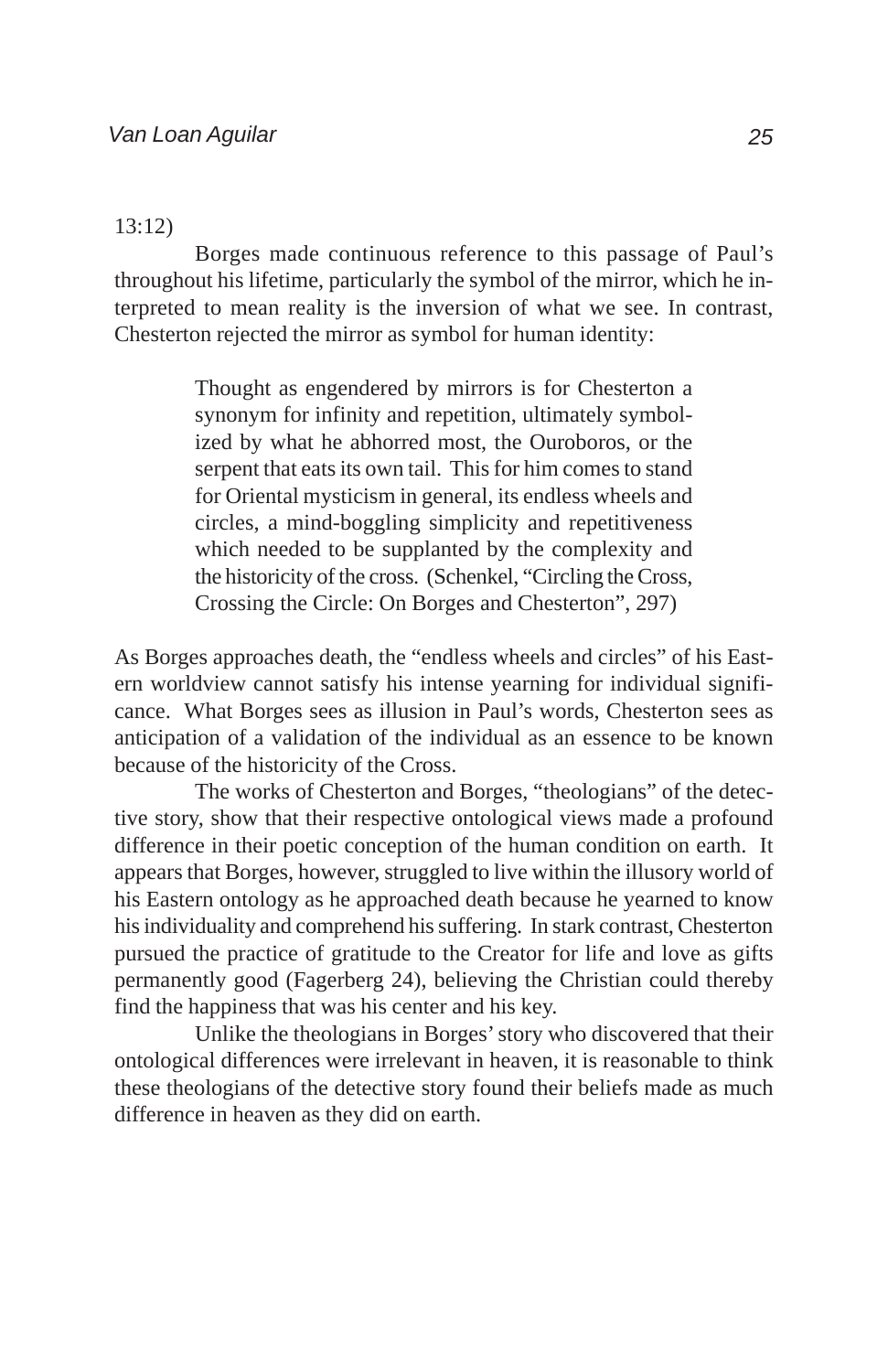# BIBLIOGRAPHY

- Barnstone, Willis. *With Borges on an Ordinary Evening in Buenos Aires.* Urbana, IL: Univ. of Illinois Press, 1993.
- Borges, Jorge Luis. *Los conjurados.* Madrid: Alianza Tres, 1985.
- Borges, Jorge Luis. "El cuento policial". *Obras Completas IV,* Buenos Aires: Emecé, 1996.
- Borges, Jorge Luis. (Prologue to G.K. Chesterton's) *El Ojo de Apolo*. Madrid: Siruela, 1985.
- Borges, Jorge Luis. *Ficciones.* Madrid: Alianza Editorial, 1981.
- Borges, Jorge Luis. "Gilbert Keith Chesterton: La Cruz Azul y otros cuentos." *Obras Completas, IV.* Buenos Aires: Emecé, 1996.
- Borges, Jorge Luis. *Labyrinths.* New York: New Directions Publishing Corporation, 1962.
- Borges, Jorge Luis. *Obras Completas, IV.* Buenos Aires: Emecé, 1996.
- Borges, Jorge Luis. "On Chesterton". *Other Inquisitions.* Austin, Tx.: Univ. of Texas Press, 1964.
- Chesterton, G.K. *The Complete Father Brown*. New York: Penguin Books, 1981.
- Chesterton, G.K. *Thirteen Detectives.* New York: Dodd, Mead & Co., 1987.
- Chesterton, G.K. *The Collected Works of G.K. Chesterton, Vol. VI*, San Francisco: Ignatius Press, 1991.
- Chesterton, G.K. *The Everlasting Man.* San Francisco: Ignatius Press, 1993.
- Fagerberg, David W. "The Essential Chesterton." *First Things: A Journal of Religion and Public Life* 101 (2000): 23-26.
- Friedman, Mary Lusky. *Una morfología de los cuentos de Borges*. Madrid: Editorial Fundamentos, 1990.
- Kodama de Borges, María. "Jorge Luis Borges, Religions and the Mystical Experience". Ed. Alfonso and Fernando De Toro, *Jorge Luis Borges: Thought and Knowledge in the Twentieth Century.* Vervuert: Iberoamericana, 1999.